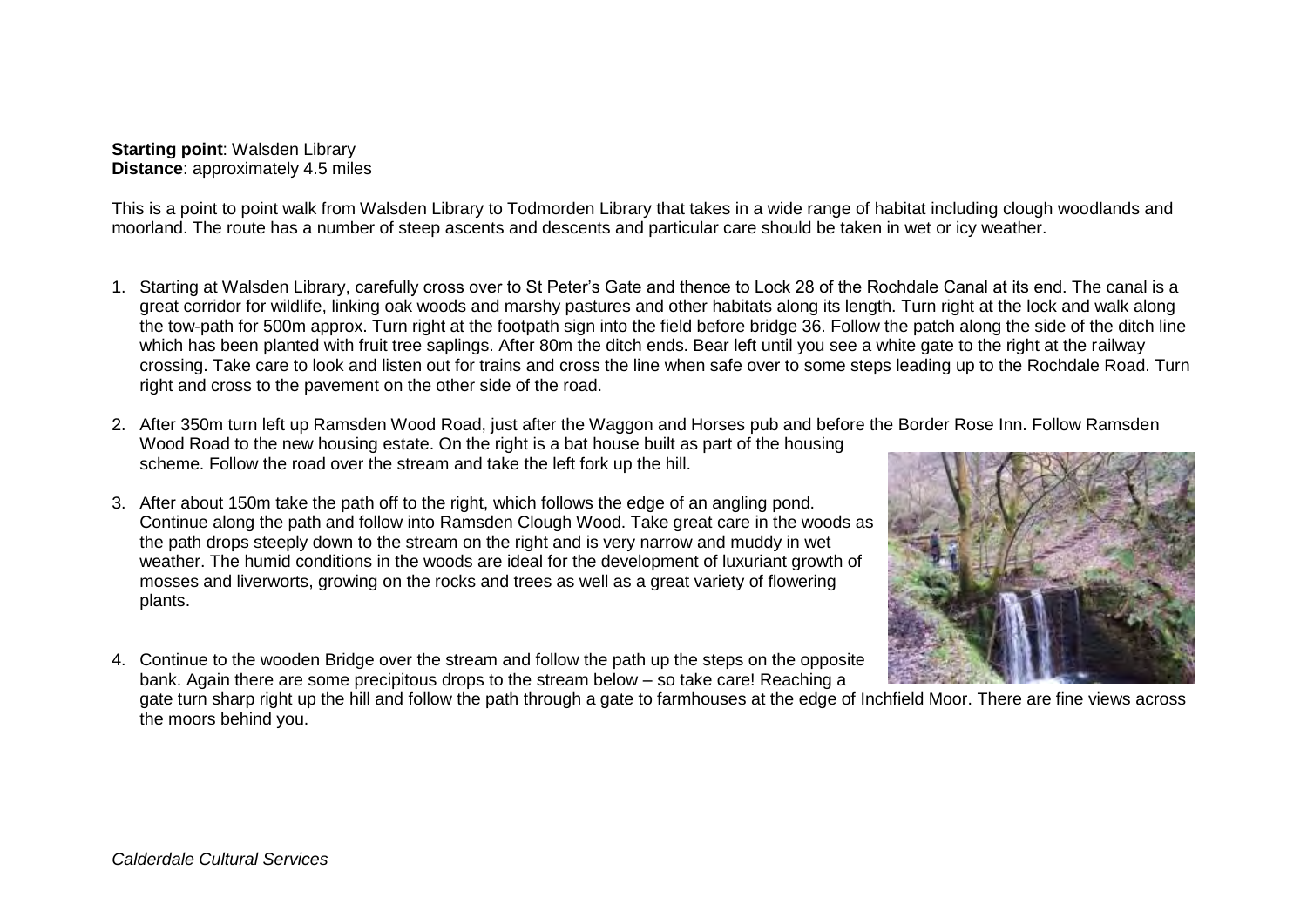- 5. Follow the path between the farm buildings, cross over the farm track and cross the moor following the blue marked posts, starting with a small pond on the left. The path is very wet in parts and runs alongside ditches filled with bog-mosses and rushes. Look out for moorland birds like curlew and meadow pipits. Exposed rocks on the moor have a wonderful variety of upland lichens on them. The moor is grazed by cattle, so dogs must be under close control.
- 6. Continue along the path until meeting a more substantial track at the corner of a dry stone wall. Turn left on to the track and follow it along the length of the wall as it descends the hill. Fine views over Todmorden and Stoodley Pike are to be had over the wall to the right.
- 7. The track starts to descend steeply and is surfaced with tarmac and concrete. As it reaches a sharp bend the hillside has been invaded by Rhododendron bushes. Although these are very attractive in flower, they do suppress the native vegetation below and can spread very rapidly.
- 8. Continue along the path down the hill until reaching the Bacup Road by a mill. Cross the road carefully and take the path immediately opposite up some steps and to the left of the houses. After traversing a still take the path along a terrace of the hillside. This field supports flowers typical of unimproved acid grasslands such as heath bedstraw, and the pretty yellow-flowered tormentil. The path passes below some oak trees. Continue to where it runs between old stone walls below some large sycamore trees and continue past ruined farm buildings
- 9. At the next gate cross the large field to the far right hand corner, where there are a couple of young pine trees. At the corner of the field, go through the gap in the wall, below the pines and cross by the stables to a track. At the track turn right until reaching a wall after 70m. The wall has a gap and steps built into it on the other side. After negotiating these, follow the path, going through a small wooden gate and cross the track that meets it and drop down through the heather to the sharp hairpin bend on Stones Road visible below.
- 10. Follow Stones Road down hill for 180m approx to its junction with Dobroyd Road and Pexhill.